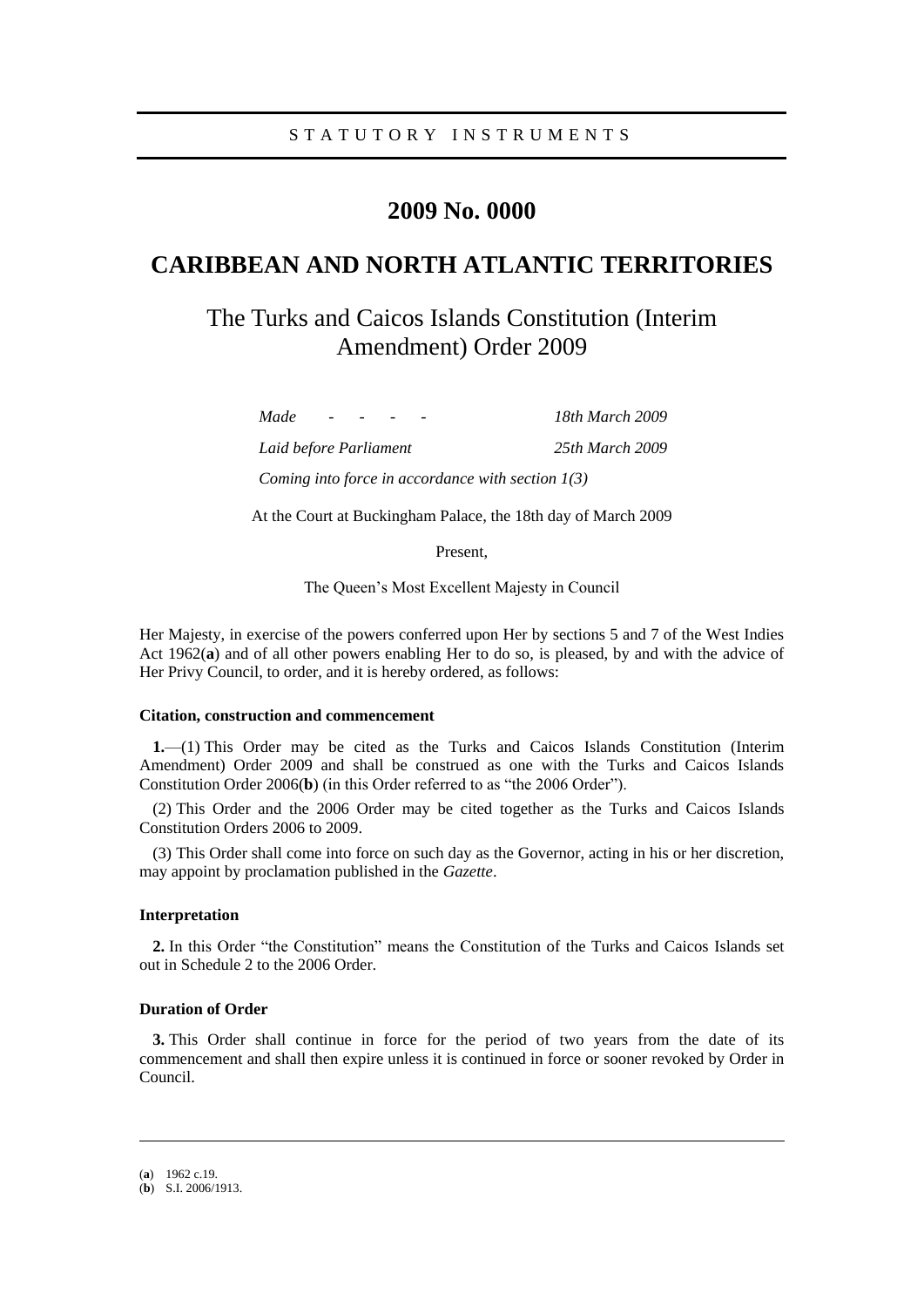### **Offices to become vacant**

**4.** On the commencement of this Order the following offices shall become vacant—

- (a) Premier and other Minister;
- (b) Speaker and Deputy Speaker;
- (c) Leader of the Opposition;
- (d) Cabinet Secretary;
- (e) member of the Judicial Service Commission other than that of Chairman;
- (f) member of the Public Service Commission other than that of Chairman; and
- (g) Complaints Commissioner.

## **Cabinet**

**5.** On the commencement of this Order the Cabinet shall cease to exist.

## **House of Assembly**

**6.** On the commencement of this Order the House of Assembly shall be dissolved and all members of the House shall vacate their seats in the House.

### **Suspension of certain provisions of the Constitution**

**7.** While this Order is in force the provisions of the Constitution set out in Schedule 1 shall not have effect.

#### **Interim provisions to have effect**

**8.** While this Order is in force the provisions set out in Schedule 2 shall have effect and shall be read together with the provisions of the Constitution not affected by section 7.

#### **Amendment of laws of Turks and Caicos Islands**

**9.** While this Order is in force, where in any law in force in the Turks and Caicos Islands (other than the 2006 Order)—

- (a) there is a reference to the Cabinet, the Premier, a Minister, the Cabinet Secretary or the Leader of the Opposition, any such reference shall be read and construed as a reference to the Governor, acting in his or her discretion;
- (b) there is a reference to any power, duty or function of the Cabinet, the Premier, a Minister, the Cabinet Secretary or the Leader of the Opposition, any such reference shall be read and construed as a reference to a power, duty or function of the Governor and in the exercise or performance of it the Governor shall act in his or her discretion;
- (c) there is a reference to the House of Assembly or any of its committees, the Speaker or the Deputy Speaker, any such reference shall be read and construed as a reference to the Governor, acting in his or her discretion;
- (d) the Governor is required to exercise or perform any power, duty or function after consultation with, or in accordance with the advice of, the Cabinet, the Governor shall exercise or perform that power, duty or function in his or her discretion.

*Judith Simpson* Clerk of the Privy Council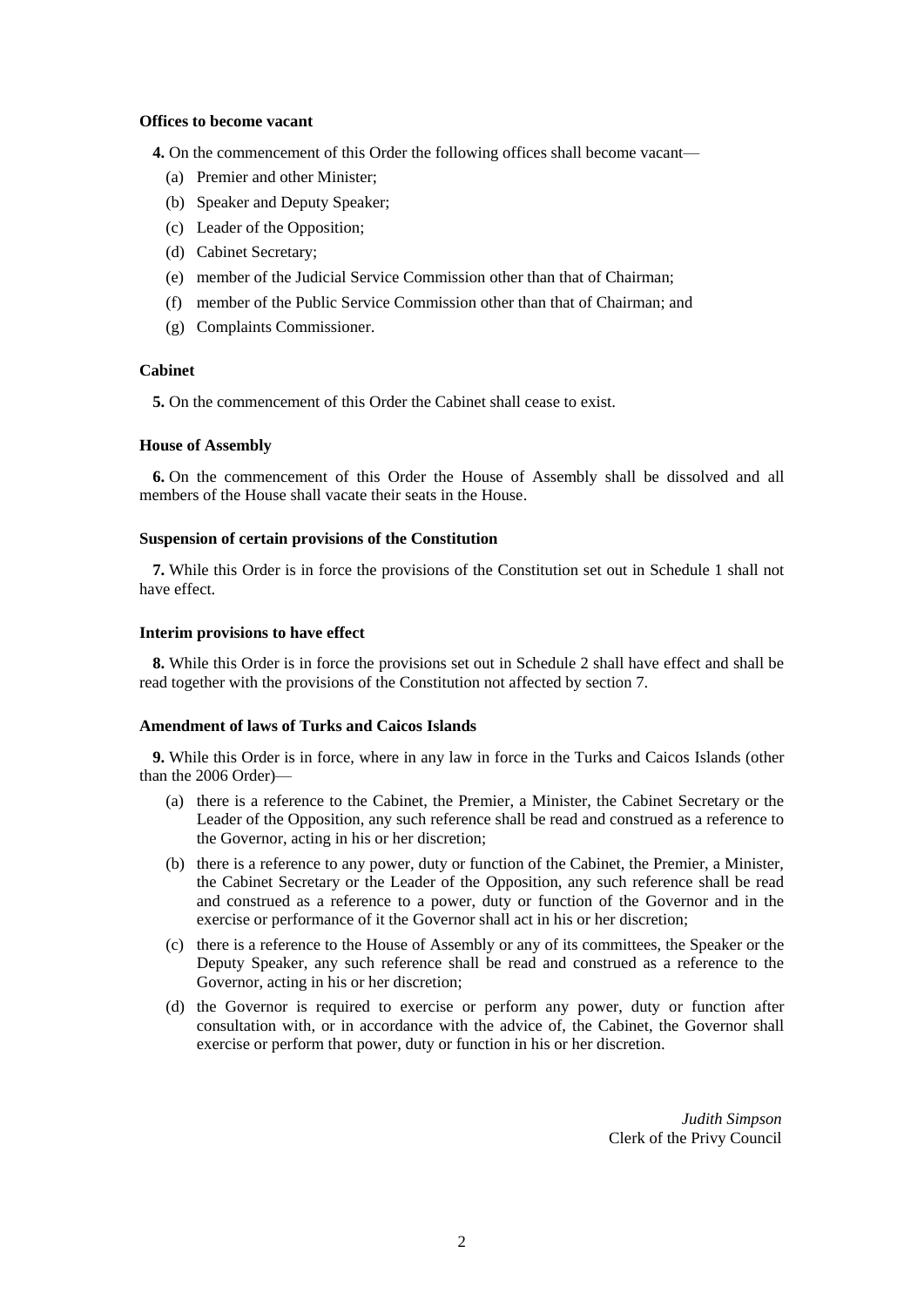## SCHEDULE 1 Section 7

## PROVISIONS OF THE CONSTITUTION WHICH ARE SUSPENDED AND SHALL NOT HAVE EFFECT

**1.** Section 6(2)(g).

**2.** In section 22—

- (a) in subsection (1), the words "shall be a Belonger and";
- (b) in subsection (2), the words "who is a Belonger".

**3.** In section 25—

- (a) subsections  $(1)$ ,  $(2)$  and  $(3)$ ;
- (b) in subsection (4), the words "other than the Cabinet".

**4.** Sections 27 to 32 inclusive.

**5.** In section 33—

- (a) subsections  $(2)$ ,  $(3)$  and  $(5)$ ;
- (b) in subsection (4), the words "(other than the House of Assembly)".

**6.** Sections 34 to 38 inclusive.

**7.** In section 39(5), the words "section 52(2) and section 53(2)".

**8.** Parts IV and V.

**9.** In section 73(2), the words "not exceeding two".

**10.** In section 81(2)(b), the words ", acting after consultation with the Premier and the Leader of the Opposition,".

**11.** In section 83—

- (a) in subsection  $(2)(b)$ , the words ", acting in accordance with the advice of the Premier";
- (b) in subsection  $(2)(c)$ , the words ", acting after consultation with the Premier";
- (c) in subsection (2)(d), the words ", acting in accordance with the advice of the Leader of the Opposition";
- (d) in subsection (2)(e), the words ", acting after consultation with the Leader of the Opposition";
- (e) in subsection (5)(c), the words "an elected or appointed member of the House of Assembly,";
- (f) in subsection (7), the words ", acting in the manner prescribed by subsection (2) for the appointment of that member,".

**12.** Section 84(3)(d).

**13.** Section 85(3).

**14.** Section 86.

**15.** In section 92—

- (a) in subsection (2), the words ", acting after consultation with the Premier and the Leader of the Opposition,";
- (b) in subsection (4)(c), the words "an elected or appointed member of the House of Assembly or".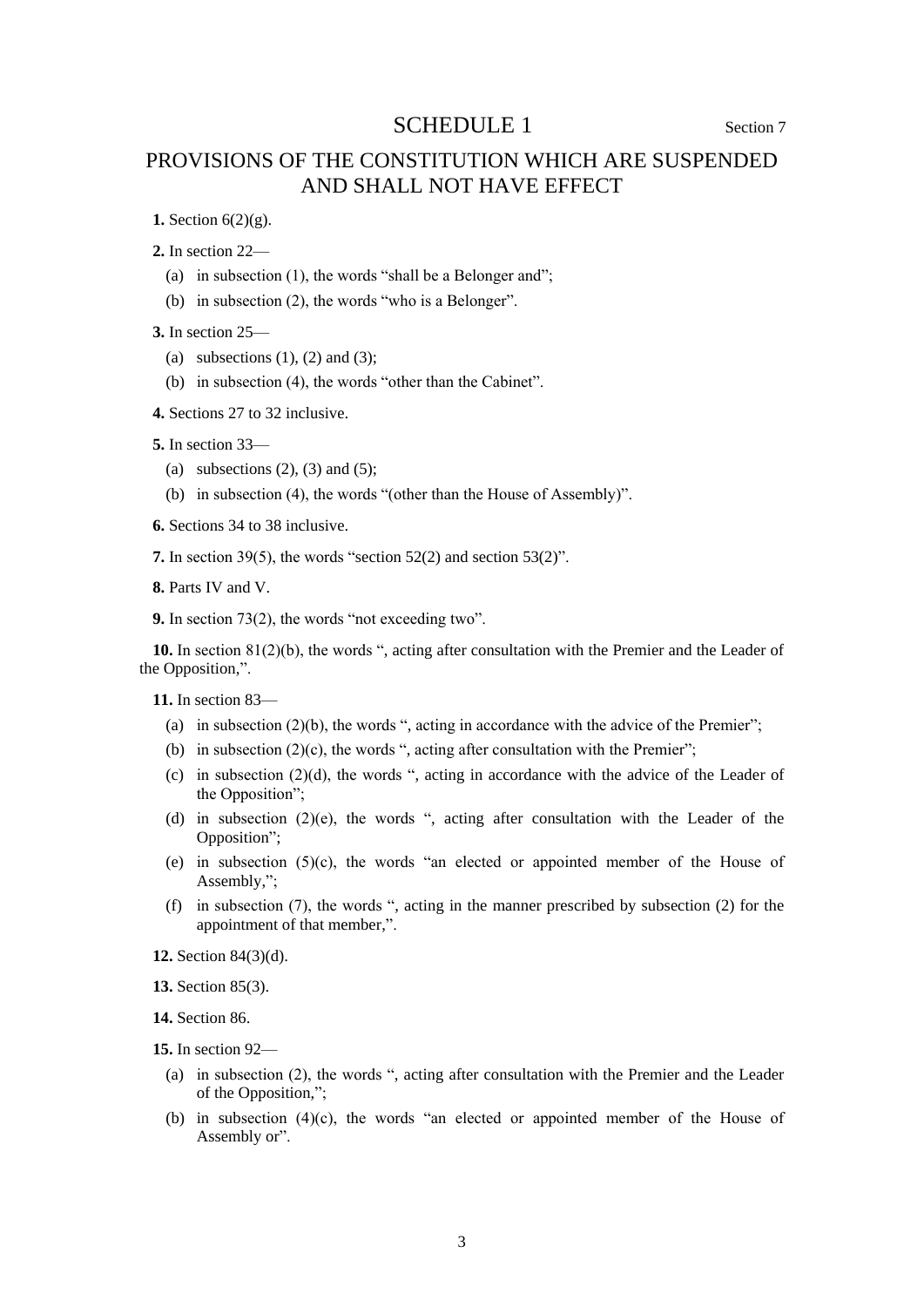**16.** In section 95(2), the words "but shall first consult the Cabinet unless in any particular case the matter is in his or her judgement too urgent to permit such consultation".

**17.** In section 98—

- (a) in subsection (4), the words "House of Assembly (including Ministers)";
- (b) in subsection (5), the words "and, notwithstanding anything contained in Part IV of this Constitution, the sanctions which may be imposed may include the suspension of a member of the House of Assembly from sitting and voting in the House for such period as may be prescribed by such a law".

**18.** In section 99—

- (a) in subsection (1), the definitions of "appointed member", "elected member", "meeting", "member", "Minister", "Premier", "session", "sitting" and "Standing Orders";
- (b) in subsection (2), the words "the House of Assembly" in paragraph (a) and all of the words after paragraph (c);
- (c) in subsection (3), the words "has vacated his or her seat in the House of Assembly or", the words "or elected as a member of that body or", and the words ", as the case may be,";
- (d) in subsection (10), the words "a member of the House of Assembly or".

## SCHEDULE 2 Section 8

## INTERIM PROVISIONS WHICH SHALL HAVE EFFECT

## **Advisory Council**

**1.**—(1) There shall be an Advisory Council for the Turks and Caicos Islands, which shall consist of—

- (a) the Governor;
- (b) the Deputy Governor, the Chief Executive, the Attorney General and the Permanent Secretary, Finance;
- (c) up to seven other persons, who shall be known as "the nominated members", appointed by the Governor, of whom at least five shall be Belongers.

(2) No person shall be appointed as a nominated member who—

- (a) has been adjudged or otherwise declared bankrupt under any law in force in the Commonwealth and has not been discharged;
- (b) is a person certified to be insane or otherwise adjudged to be of unsound mind under any law in force in the Islands;
- (c) is under sentence of death imposed on him or her by a court of law in any country, or is serving or has at any time within the preceding five years been serving any part of a sentence of imprisonment (by whatever name called) of at least twelve months imposed on him or her by such a court or substituted by competent authority for some other sentence imposed on him or her by such a court; or is under such a sentence of imprisonment the execution of which has been suspended; or
- (d) is a party to, or a partner in a firm or a director or manager of a company which is a party to, any contract with the Government and has not disclosed to the Governor in writing the nature of such contract and his or her interest, or the interest of such firm or company, in it.

(3) Each member of the Advisory Council (other than the Governor) shall, before entering upon the functions of his or her office as such member, make before the Governor an oath of allegiance and an oath for the due execution of his or her office in the forms set out in the Schedule to the Constitution.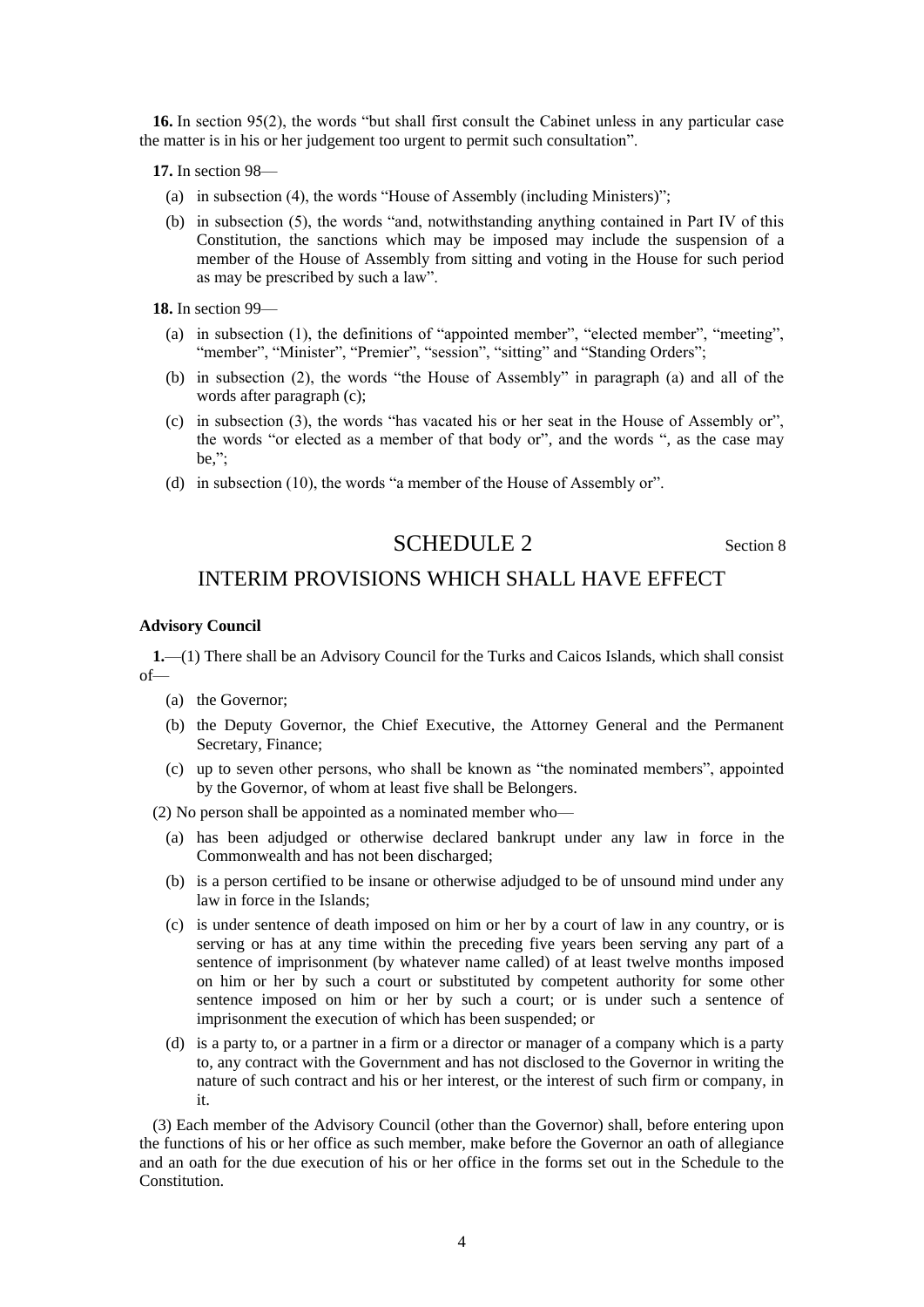(4) The Governor may terminate the appointment of any nominated member at any time.

(5) Any appointment and any termination of appointment under this paragraph shall be made by the Governor, acting in his or her discretion, by instrument under the public seal.

#### **Summoning and proceedings of Advisory Council**

**2.**—(1) The Advisory Council shall be summoned by the Governor, acting in his or her discretion.

(2) The Governor shall, so far as practicable, attend and preside at meetings of the Advisory Council.

(3) In the absence of the Governor from any meeting of the Advisory Council, the Deputy Governor, the Chief Executive, the Attorney General or the Permanent Secretary, Finance, in that order, shall preside at the meeting.

(4) No business shall be transacted at any meeting of the Advisory Council if there are less than four members present, including the person presiding.

(5) Subject to subparagraph (4), the Advisory Council shall not be disqualified for the transaction of business by reason of any vacancy in its membership (including any vacancy not filled when the Council is first constituted or reconstituted at any time) and the validity of the transaction of business in the Council shall not be affected by reason only of the fact that some person who was not entitled to do so took part in the proceedings.

(6) The Governor, or any person presiding over a meeting of the Advisory Council in his or her absence, may summon any public officer or other person to a meeting of the Council whenever, in his or her judgement, the business before the Council renders the presence of that officer or other person desirable.

(7) The Governor, acting in his or her discretion, may make rules for the conduct of business by the Advisory Council.

## **Functions of Advisory Council**

**3.**—(1) Subject to subparagraph (2), the Governor, acting in his or her discretion, may consult the Advisory Council on the formulation of policy and in the exercise of any function conferred upon him or her by the Constitution or any other law.

(2) The Governor shall not consult the Advisory Council—

- (a) when acting under instructions given to him or her by Her Majesty through a Secretary of State; or
- (b) when exercising any function conferred upon the Governor by this Constitution or any other law which is expressed to be exercisable by the Governor in accordance with the recommendation or advice of, or after consultation with, any person or authority other than the Advisory Council.

(3) The Governor shall not be obliged to act in accordance with any advice given to him or her by the Advisory Council.

(4) The question whether or not the Governor has exercised any function after consultation with, or in accordance with the advice of, the Advisory Council shall not be inquired into by any court.

## **Chief Executive**

**4.**—(1) There shall be a Chief Executive whose office shall be a public office.

(2) Power to make appointments to the office of Chief Executive, and to remove or exercise disciplinary control over any person holding or acting in that office, is vested in the Governor, acting in his or her discretion.

(3) Under the authority of the Governor, the Chief Executive shall be the head of the public service, and in exercising that responsibility the Chief Executive shall comply with any directions given to him or her by the Governor.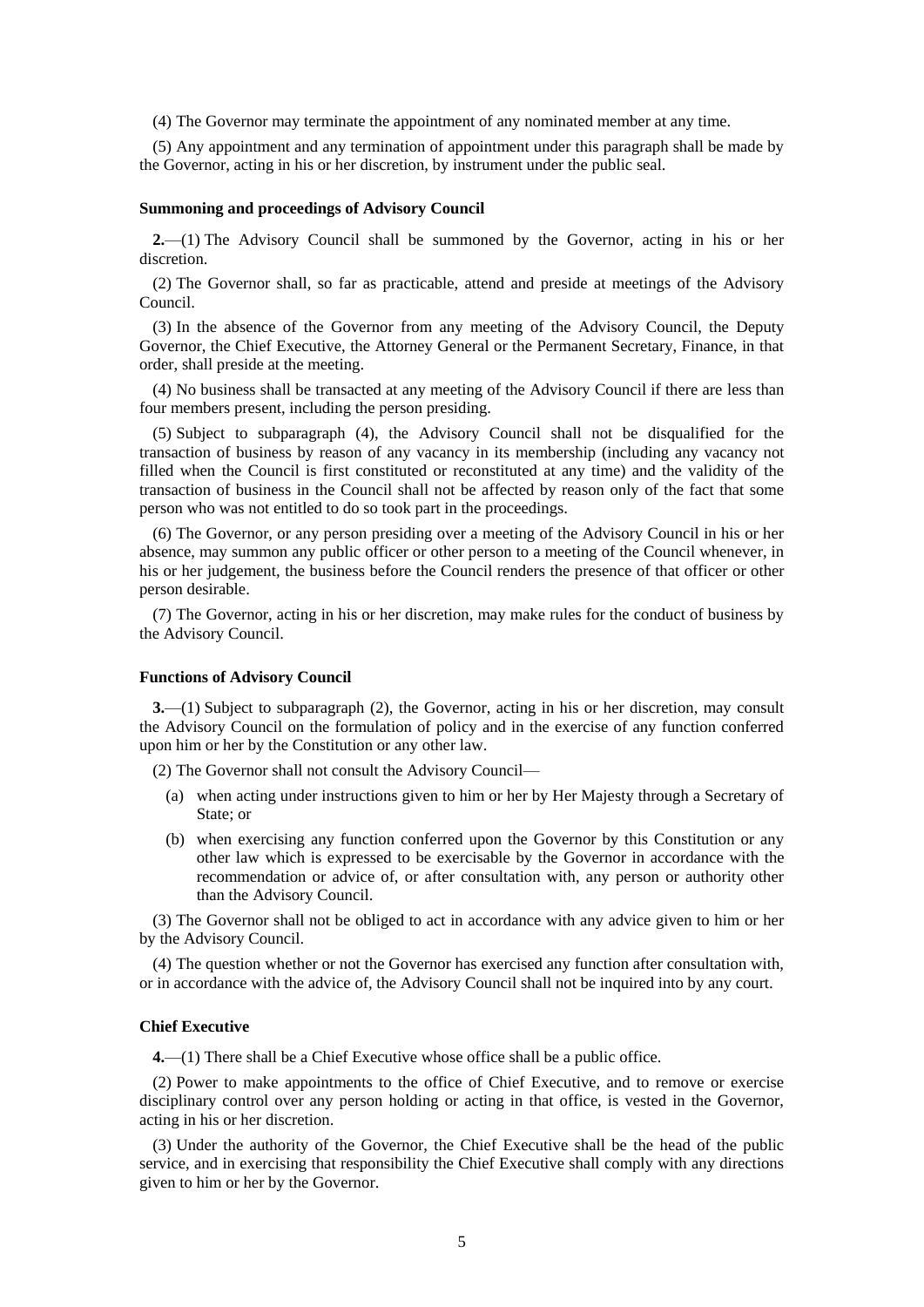#### **Acting Governor and Governor's deputy**

**5.**—(1) Section 23(1) of the Constitution shall have effect as if paragraphs (a), (b) and (c) were replaced by the following—

- "(a) the Deputy Governor; or
- (b) the Chief Executive; or
- (c) the Attorney General; or
- (d) the Permanent Secretary, Finance,".

(2) Section 24(1) of the Constitution shall have effect as if the reference to "paragraph (a), (b) or (c) of section 23(1)" were a reference to "paragraph (a), (b), (c) or (d) of section  $23(1)$ ".

#### **Appointments**

**6.** The Governor may make any of the following appointments in his or her discretion—

- (a) the appointment of members of the Judicial Service Commission under section 81(2)(b) of the Constitution;
- (b) the appointment of members of the Public Service Commission under section 83(2)(b), (c), (d) and (e) of the Constitution; and
- (c) the appointment of a Complaints Commissioner under section 92(2) of the Constitution.

## **Appointment, etc, of public officers**

**7.** Section 84(1) of the Constitution shall have effect as if the words "unless the Governor is instructed by Her Majesty through a Secretary of State to do otherwise" were replaced by the words—

"but the Governor, acting in his or her discretion, may—

- (a) act otherwise than in accordance with that advice if he or she determines that compliance with that advice would prejudice Her Majesty's service; and
- (b) make an appointment to any public office without reference to the Public Service Commission in any case where he or she considers that reasons of urgency so require".

## **Power to make laws**

**8.** The Governor, acting in his or her discretion, may make laws for the peace, order and good government of the Turks and Caicos Islands.

#### **Consultative Forum**

**9.**—(1) There shall be a Consultative Forum for the Turks and Caicos Islands.

(2) The Consultative Forum shall consist of—

- (a) between eleven and fifteen members, who shall be known as "the appointed members", appointed by the Governor from among persons representative of the community; and
- (b) the Chief Executive, the Attorney General and the Permanent Secretary, Finance.

(3) Paragraph 1(2) shall apply in relation to the appointment of an appointed member of the Consultative Forum as it applies in relation to the appointment of a nominated member of the Advisory Council.

(4) The Governor shall appoint an appointed member of the Consultative Forum to preside over its proceedings, and any other appointed member to preside in the absence of that member; and the Governor may terminate any such appointment at any time.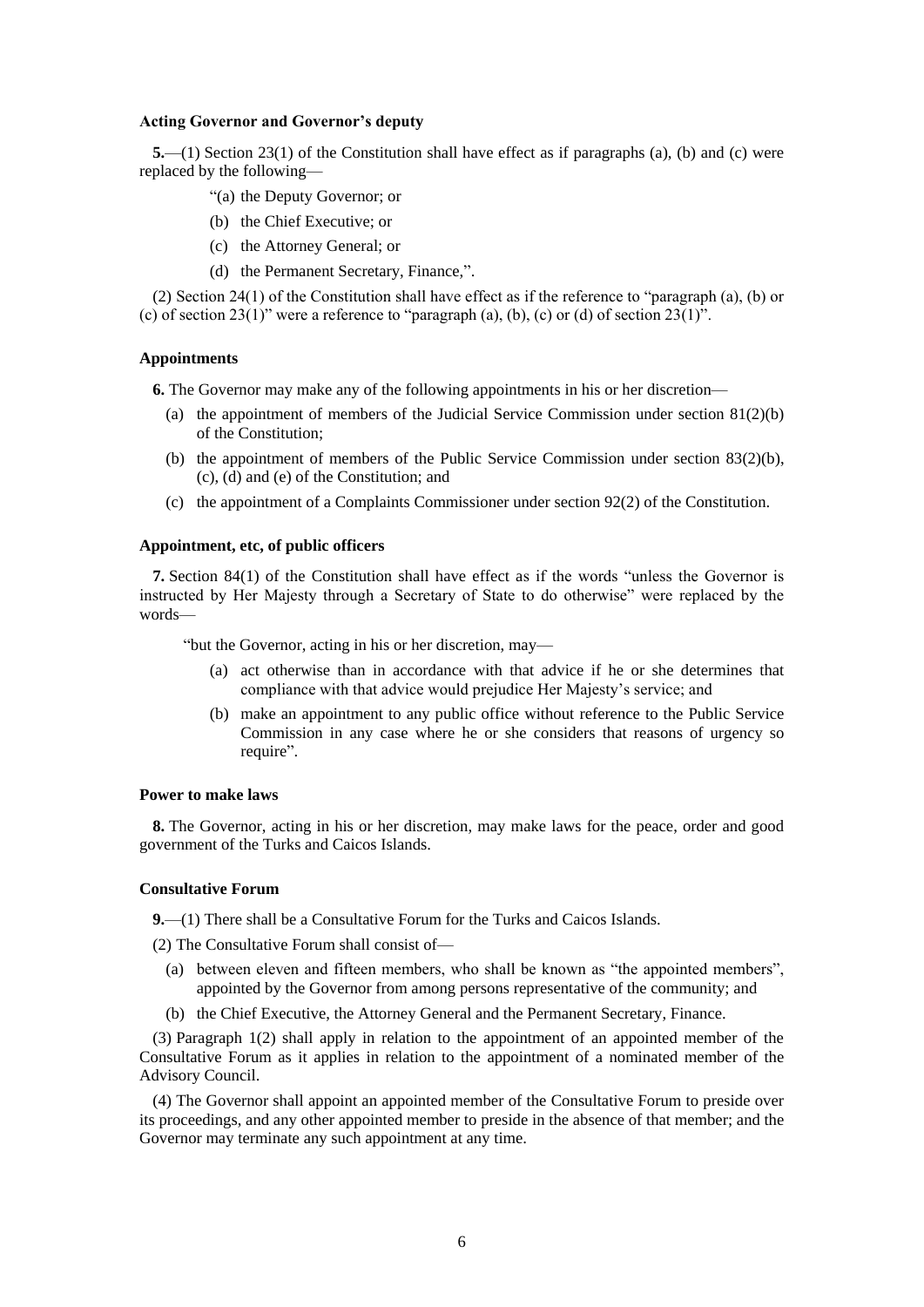(5) Each member of the Consultative Forum shall, before entering upon the functions of his or her office as such member, make before the Forum an oath of allegiance in the form set out in the Schedule to the Constitution.

(6) The Governor may terminate the appointment of any appointed member of the Consultative Forum at any time.

(7) Any appointment and any termination of appointment under this paragraph shall be made by the Governor, acting in his or her discretion, by instrument under the public seal.

### **Functions of Consultative Forum**

**10.**—(1) The functions of the Consultative Forum shall be to make recommendations to the Governor on—

- (a) any Bill or other proposal for legislation referred to it by the Governor;
- (b) any policy or proposed policy of the Government referred to it by the Governor or on its own initiative; and
- (c) any other matter brought before the Consultative Forum by one of its members.
- (2) The Governor shall not be bound by any recommendations made by the Consultative Forum.

(3) The Governor, acting in his or her discretion, may assign to any member of the Advisory Council responsibility for the conduct on behalf of the Governor of any business in the Consultative Forum.

(4) The Governor, acting in his or her discretion, may, by order published in the *Gazette*, make rules for the summoning of the Consultative Forum and the discharge of its functions.

## **Disallowance of laws**

**11.**—(1) Any law made by the Governor may be disallowed by Her Majesty through a Secretary of State.

(2) Whenever a law has been disallowed by Her Majesty the Governor shall, as soon as practicable, cause notice of the disallowance to be published in the *Gazette* and the law shall be annulled with effect from the date of the publication of that notice.

(3) Section 16(1) of the Interpretation Act 1978(**a**) shall apply to the annulment of any law this section as it applies to the repeal of an Act of Parliament, save that any enactment repealed or amended by or in pursuance of that law shall have effect as from the date of the annulment as if that law had not been made.

### **Registration of interests**

**12.** Section 98(4) of the Constitution shall have effect as if there were inserted after the words "all members of the" the words "Advisory Council (except the Governor)".

#### **Interpretation**

**13.** Section 99(2)(a) of the Constitution shall have effect as if there were inserted before the words "the Public Service Commission" the words "the Advisory Council, the Consultative Forum,".

## **Forms of oaths and affirmations**

**14.** In the Schedule to the Constitution, paragraph 3 shall have effect as if the references to "the Cabinet" were references to "the Advisory Council".

-

<sup>(</sup>**a**) 1978 c.30.